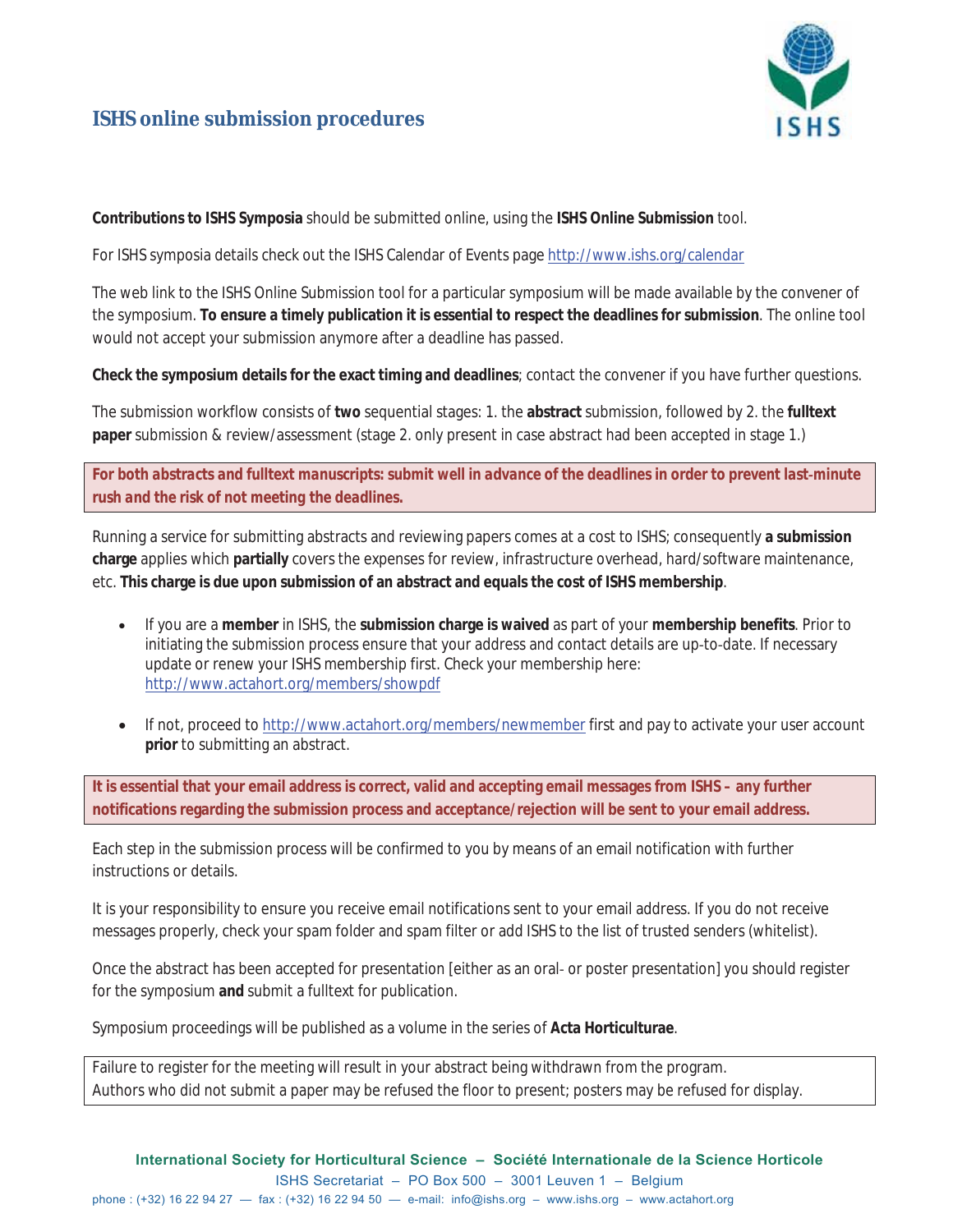## **1. Authors: Abstract Submission**

A link to the ISHS Online Submission page for the symposium you want to submit to should be available in the symposium website or in the ISHS Calendar of Events at http://www.ishs.org/calendar

When prompted to login – sign in with your ISHS membership account details to arrive in the first screen:

*1. Abstract details*

|                                         | International Society for Horticultural Science                                                                                                                                                                                                                                                                                                                                                                                                                  |
|-----------------------------------------|------------------------------------------------------------------------------------------------------------------------------------------------------------------------------------------------------------------------------------------------------------------------------------------------------------------------------------------------------------------------------------------------------------------------------------------------------------------|
|                                         | 1SHS online submission and review tool                                                                                                                                                                                                                                                                                                                                                                                                                           |
|                                         | This submission belongs to: I International Test Symposium on ISHS Horticultural Science Article Submission and Review Procedures                                                                                                                                                                                                                                                                                                                                |
| <b>ISHS</b>                             | Submit a new abstract for symposium I International Test Symposium on ISHS Horticultural Science Article Submission and Review Procedures                                                                                                                                                                                                                                                                                                                        |
| Acts.                                   | The "Which Information and This Count and the country of a service and the control formation is a private testing and 2041 (1877) 4                                                                                                                                                                                                                                                                                                                              |
| <b>Nordcaltures</b><br><b>Normal</b>    | Overview of New Guardy Control Procedures in Container Growing Substrates for Young Plant Production                                                                                                                                                                                                                                                                                                                                                             |
| <b>Logie!</b>                           | Preferred presentation method Oral                                                                                                                                                                                                                                                                                                                                                                                                                               |
| Logout.<br><b>Status</b>                | Abstract body text<br>(do not add authors in the abstract body left authors can be added in the next step)                                                                                                                                                                                                                                                                                                                                                       |
| <b>ISHE Romes</b>                       | Substrate teating precedures have mainly because a patted plant production. However, the propagators inclusive has specific substrates the prediction in adults travel and the use of studilized aubitors. The elipctive use t                                                                                                                                                                                                                                   |
| <b>IBIL Centract</b>                    | propagator sidenates for young plant productive of execting plags and vegetative custogs. Protocols include adverse pM and electrical conductivity (BE) mote, particle and effectivity, borney, compaction, tray filling, vest<br>consisted and high anality one production. Quality control procedures cover both linear filled exhational and stabilized autotivises including paper unspeed parts (such as Ellicottil and ParticalE), and paper polymer subst |
| 1585 central                            | with 37 conversible propagative aukoronal and document formulated aukorona. These text procedures are being published in both the further and video out and online und and we have being termed on orte by grovens, preving au                                                                                                                                                                                                                                   |
| <b><i>ANGERSSMAN</i></b><br>and review. |                                                                                                                                                                                                                                                                                                                                                                                                                                                                  |
| <b>NOTHER BASE</b>                      |                                                                                                                                                                                                                                                                                                                                                                                                                                                                  |
| Calledoted                              |                                                                                                                                                                                                                                                                                                                                                                                                                                                                  |
| Tampicolo.                              |                                                                                                                                                                                                                                                                                                                                                                                                                                                                  |
|                                         |                                                                                                                                                                                                                                                                                                                                                                                                                                                                  |
|                                         |                                                                                                                                                                                                                                                                                                                                                                                                                                                                  |
|                                         |                                                                                                                                                                                                                                                                                                                                                                                                                                                                  |
|                                         |                                                                                                                                                                                                                                                                                                                                                                                                                                                                  |
|                                         | ■ J H W 图 图 图 图 W/W K Persprent H                                                                                                                                                                                                                                                                                                                                                                                                                                |
|                                         | 日日  FW 水水  一かるます※※                                                                                                                                                                                                                                                                                                                                                                                                                                               |
|                                         |                                                                                                                                                                                                                                                                                                                                                                                                                                                                  |
|                                         |                                                                                                                                                                                                                                                                                                                                                                                                                                                                  |
|                                         | <b>NATIONALIST</b><br>particle size distribution, posseity, compaction, settling, moisture, wettanility, stabilized substrates                                                                                                                                                                                                                                                                                                                                   |
|                                         | Q                                                                                                                                                                                                                                                                                                                                                                                                                                                                |
|                                         |                                                                                                                                                                                                                                                                                                                                                                                                                                                                  |
|                                         |                                                                                                                                                                                                                                                                                                                                                                                                                                                                  |
|                                         | Additional ricers or remarks to the convenentedible (if any)                                                                                                                                                                                                                                                                                                                                                                                                     |
|                                         |                                                                                                                                                                                                                                                                                                                                                                                                                                                                  |
|                                         |                                                                                                                                                                                                                                                                                                                                                                                                                                                                  |
|                                         | Next step:                                                                                                                                                                                                                                                                                                                                                                                                                                                       |

Fill out the abstract details; required information includes

- 1. **Title** of your abstract. *Do not use all uppercase to enter the title of your abstract***.**
- 2. Select the method of preference for your presentation: **oral**, **poster** or **no preference**. *The Editorial Committee reserves the right to decide on the final presentation method: oral or poster***.**
- 3. Enter the **abstract**: no more than **300 words** try to use **plain text only** and keep formatting to a minimum. Do not enter author details in the abstract field! Author details should be entered in the next stage.
- 4. Provide relevant **keywords**. *Carefully consider the keywords to useͲdo not simply repeat words from the abstract title only. CommaͲseparate keywords.*
- 5. If at all required you may add some **additional notes or remarks** to the convener. *In most cases there is no need for comments, just leave this field empty***.**

When ready proceed to the **next step**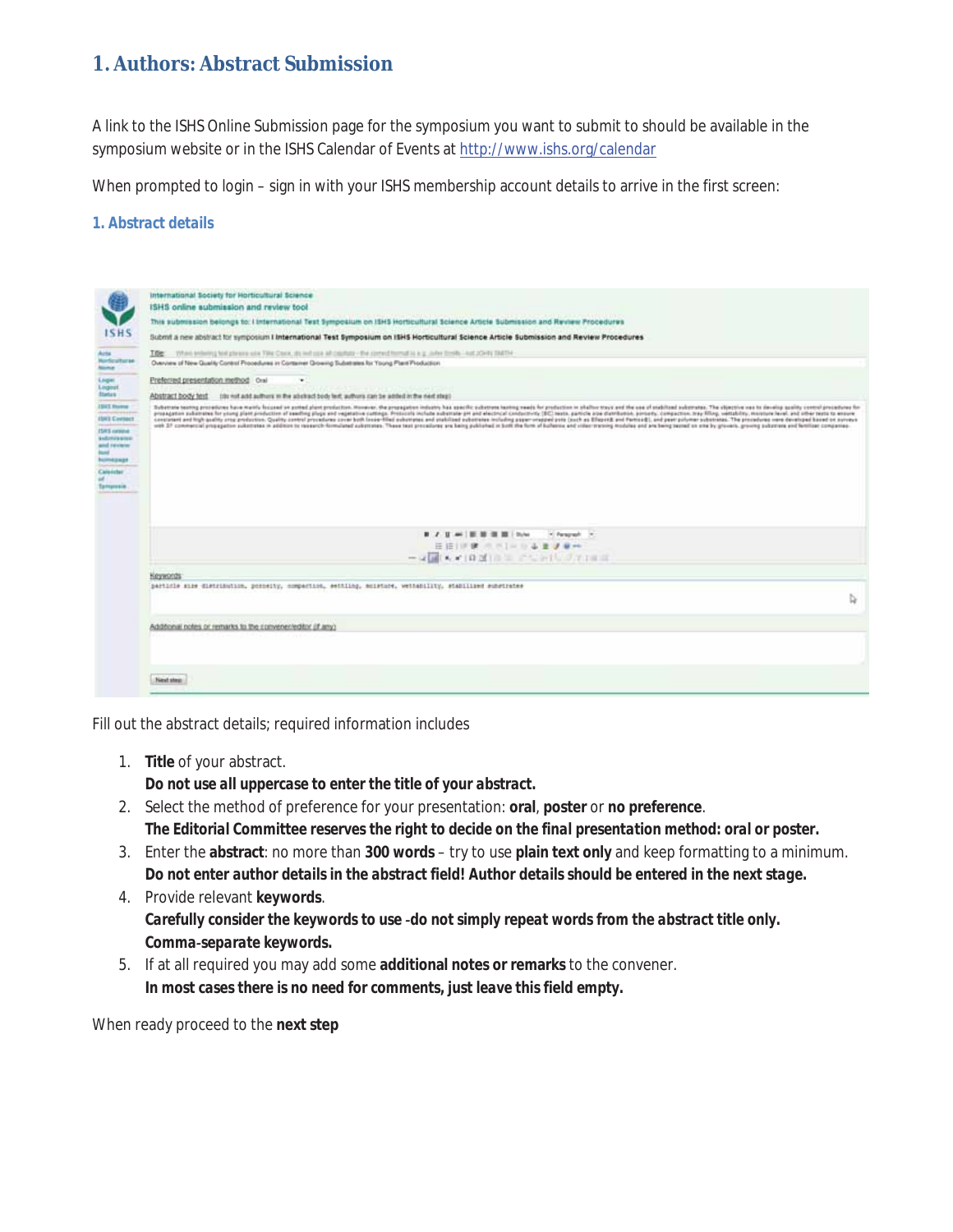|                                                            | International Society for Horticultural Science<br>ISHS online submission and review tool                                                                                                                                                                                                                                                                                                                                                                                                                                                                                                                                                                                                                                                                                                                                                                                                                                                                                                                                                                                                                                                                                |
|------------------------------------------------------------|--------------------------------------------------------------------------------------------------------------------------------------------------------------------------------------------------------------------------------------------------------------------------------------------------------------------------------------------------------------------------------------------------------------------------------------------------------------------------------------------------------------------------------------------------------------------------------------------------------------------------------------------------------------------------------------------------------------------------------------------------------------------------------------------------------------------------------------------------------------------------------------------------------------------------------------------------------------------------------------------------------------------------------------------------------------------------------------------------------------------------------------------------------------------------|
| <b>ISHS</b>                                                | This submission belongs to: International Test Symposium on ISHS Horticultural Science Article Submission and Review Procedures<br>Abstract Overview of New Quality Control Procedures in Container Growing Substrates for Young Plant Production                                                                                                                                                                                                                                                                                                                                                                                                                                                                                                                                                                                                                                                                                                                                                                                                                                                                                                                        |
| Acts<br>Noticultures<br>Nome                               | Editabetract:<br>List of authors                                                                                                                                                                                                                                                                                                                                                                                                                                                                                                                                                                                                                                                                                                                                                                                                                                                                                                                                                                                                                                                                                                                                         |
| E.                                                         | <b>BE7</b> characters                                                                                                                                                                                                                                                                                                                                                                                                                                                                                                                                                                                                                                                                                                                                                                                                                                                                                                                                                                                                                                                                                                                                                    |
| <b>HIRT Rome</b><br><b>HAT Comes</b><br><b>ISHS</b> motive | <b>Authoritis</b><br>Prof. Test Author, Test Street 67, 3000 Leuven. Begsum (presenting author).                                                                                                                                                                                                                                                                                                                                                                                                                                                                                                                                                                                                                                                                                                                                                                                                                                                                                                                                                                                                                                                                         |
| extenission<br>and restew.                                 | Preferred presentation method.<br>Oral                                                                                                                                                                                                                                                                                                                                                                                                                                                                                                                                                                                                                                                                                                                                                                                                                                                                                                                                                                                                                                                                                                                                   |
| bed<br>Annapage<br>Ground<br>Armenia                       | Abstract body text<br>Substrate lesting procedures have mainly focused on potted plant production. However, the progagation industry has specific substrate testing needs for production in shalow trays and the use of stabilized substrates. The<br>objective was to develop quality control procedures for propagation substitutes for young plant production of seeding plugs and vegetative cultings. Protocots include substrate-pH and electrical conductivity (EC) tests.<br>particle size distribution, porusty, compaction, tray filling, weltability, moisture level, and other tests to ensure consistent and high quality crop production. Quality control procedures cover both loose-filed substrate<br>stabilized substrates including paper-imaged pols (such as Elegott) and Fertisstly, and peat-polymer substrates. The procedures were developed based on surveys with 37 commercial propagation substrates in addition<br>to research-formalated substrates. These test procedures are being published in both the form of bulletins and video-fraining modules and are being tested on site by growins, growing substrate and tertaper companies. |
|                                                            | Keywords<br>particle size distribution, porosity, compaction, setting, moniture, wettability, stabilized substrates                                                                                                                                                                                                                                                                                                                                                                                                                                                                                                                                                                                                                                                                                                                                                                                                                                                                                                                                                                                                                                                      |

Review the information entered - use the "Edit abstract" button to return to the previous entry form and update/change your abstract details if required. Repeat process until you are satisfied with the content.

When ready: proceed to the **next step** to enter the **"list of authors"**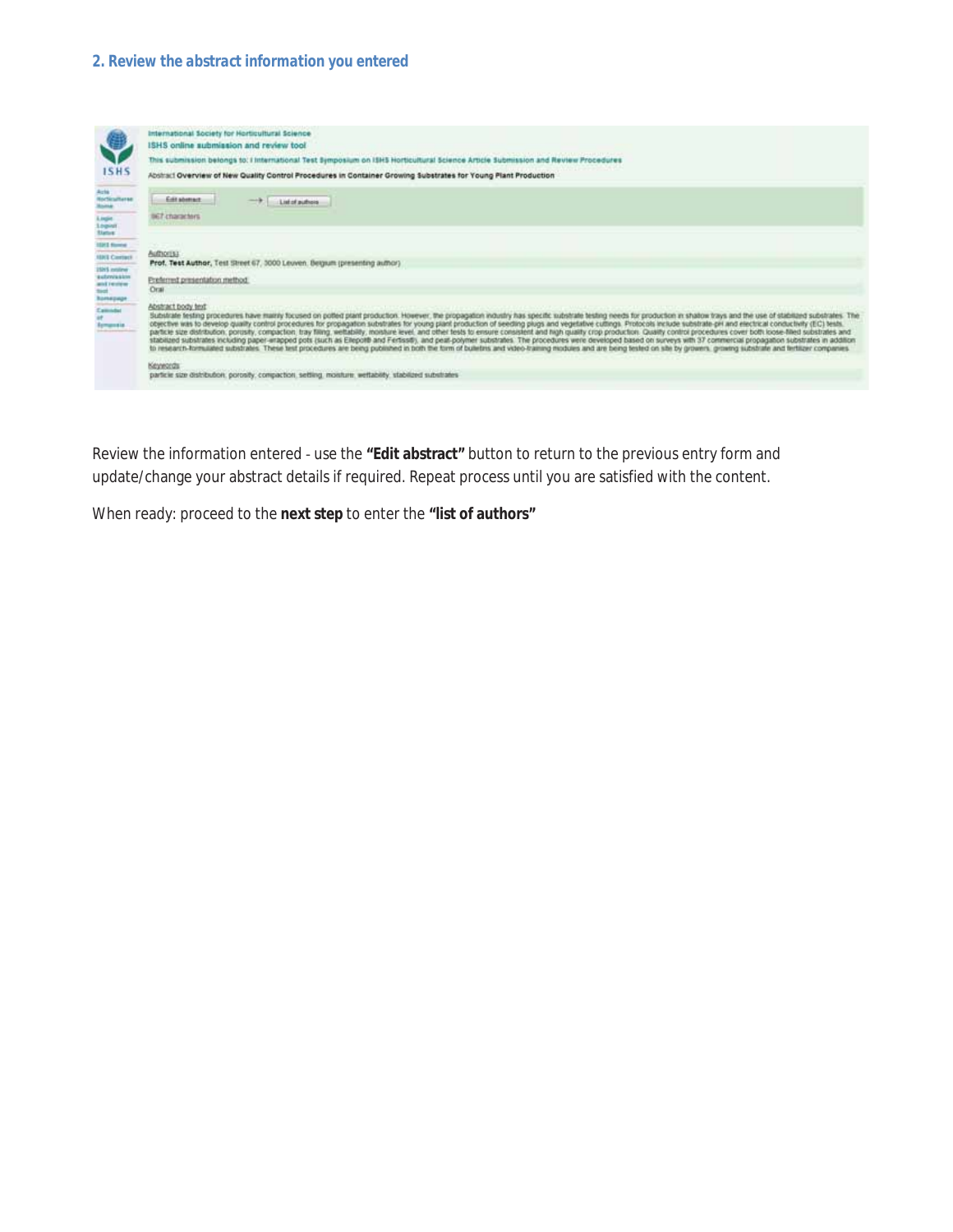#### *3. List of Authors*

- 1. You may edit your address details in your capacity as **presenting author**. The address changes you enter here would exclusively be used in relation to this particular submission. The changes you make here do not affect your ISHS membership account. This is to allow using a specific address in relation to a particular paper, e.g. in view of a funding agency requirement etc.
- 2. You may add as many co-authors as required confirm entry by proceeding to "next step":

| Edit abstract<br>1300 characters.                    |                                                             |   | Preview / Submit |
|------------------------------------------------------|-------------------------------------------------------------|---|------------------|
| Next step:                                           | <b>CONTRACTOR</b>                                           |   |                  |
| <b>Blate Code/Province</b><br>Country *              | a di manusia anche<br>Choose is country                     | ٠ |                  |
| City/Town."<br>ZIP/Postal code                       |                                                             |   |                  |
| Address (optional)                                   |                                                             |   |                  |
| Address (optional)                                   |                                                             |   |                  |
| E-mail address *<br>Address. <sup>4</sup>            |                                                             |   |                  |
| Last name (family name) *                            |                                                             |   |                  |
| First name (given name) *                            |                                                             |   |                  |
| Add a new co-author.<br>* = required fields<br>Title | <b>COLL</b><br><b>Printed Association</b><br>No title<br>×. |   |                  |

Fields marked with \* are required.

3. In order to accommodate long address entries there are two extra address lines which are optional (*leave those empty if not required, do not duplicate the first address line in the optional address lines*). Double check the address detail: in particular make sure the email address of co-authors is valid because this will be critical further down the submission/review process. To prevent confusion it is advised that you inform each co-author prior to submitting the abstract.

To view/manage the list of authors at any time use the **'list of authors'** button.

Options to **manage the author list** include (for each author entry in the list):

- 1. Remove a co-author from the list
- 2. Change address
- 3. Change to Presenting Author

In addition the submission tool provides for an option to **send email** to each author as well as to **change the order** of the authors.

When ready proceed to the next step: **Preview/Submit**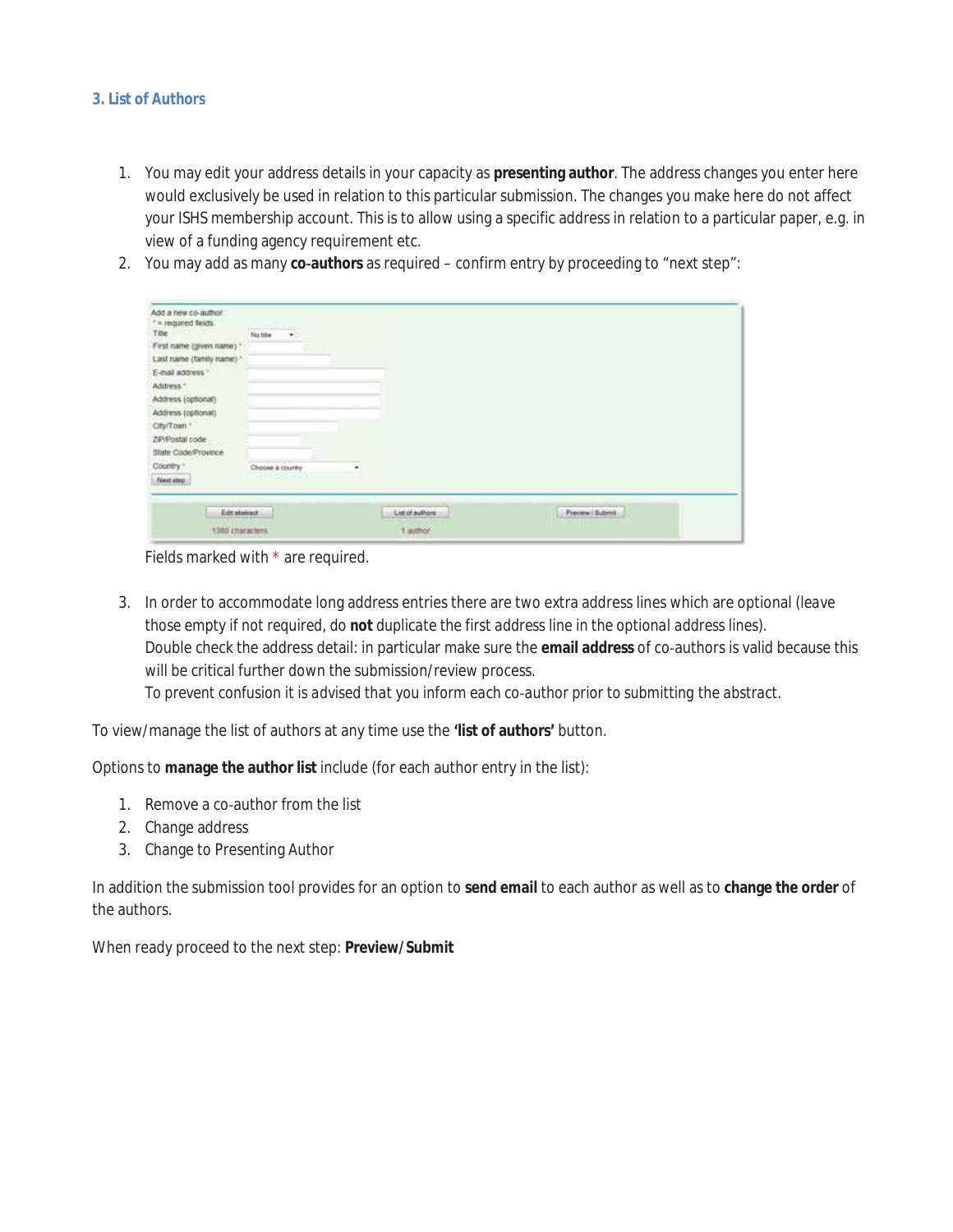#### *4. Final preview and confirm abstract submission*

The **Preview/Submit** page is the **final step** before actually submitting your abstract to the symposium.

Ensure that all information is correct. At this stage you may still return to the previous pages and correct/update any details.

If you are ready to complete the submission and submit the abstract just tick the confirmation box and hit the **"submit abstract to convener"** button to confirm the submission of the abstract.

Be aware that after completing the submission you won't be able to change/update the abstract anymore.

| Confirm abstract is ready to be submitted to the convener<br>ten av den staten i delen store i del store del store del store del store del store del store del store del st<br>submit abstract to convener | <b>AND AND A REPORT OF A REPORT OF A REPORT OF A REPORT OF A REPORT OF A REPORT OF A REPORT OF A REPORT OF A REPORT OF A REPORT OF A REPORT OF A REPORT OF A REPORT OF A REPORT OF A REPORT OF A REPORT OF A REPORT OF A REPORT </b> | Are you sure the abstract is ready to be submitted to the convener? |  |  |
|------------------------------------------------------------------------------------------------------------------------------------------------------------------------------------------------------------|--------------------------------------------------------------------------------------------------------------------------------------------------------------------------------------------------------------------------------------|---------------------------------------------------------------------|--|--|
|                                                                                                                                                                                                            |                                                                                                                                                                                                                                      |                                                                     |  |  |
|                                                                                                                                                                                                            |                                                                                                                                                                                                                                      |                                                                     |  |  |
|                                                                                                                                                                                                            | The company of the company of the state of the company of                                                                                                                                                                            |                                                                     |  |  |

A **confirmation of receipt** will be sent to your email address in due course. Depending on the web server load at a particular time it may take up to one hour for the confirmation message to arrive.

The **confirmation of receipt** is **not** a proof of acceptance/rejection. See below.

#### **What happens next?**

**Convener** of the symposium will now evaluate your **abstract**.

Consequently a notification of acceptance/rejection of the abstract will be sent to you via e-mail. Options include:

- 1. **Accept** your abstract has been **accepted**, you are invited to proceed to the next step i.e. submit your fulltext article.
- 2. **Reject** your abstract has **not** been **accepted**. Convener would provide you with more details on the reason for not accepting your abstract. This decision is final and closes the submission procedure. Should you want to submit another abstract, you will need to start a new submission again.
- 3. **Request you to update/change and reͲsubmit**. Your abstract was **not** accepted as such but convener decided to let you revise the abstract and re-submit a revised version of the abstract for evaluation again. This means that the submission process has not been closed and you should submit the revised version in the current submission session (a link is available in the confirmation email you received) within the regular deadline.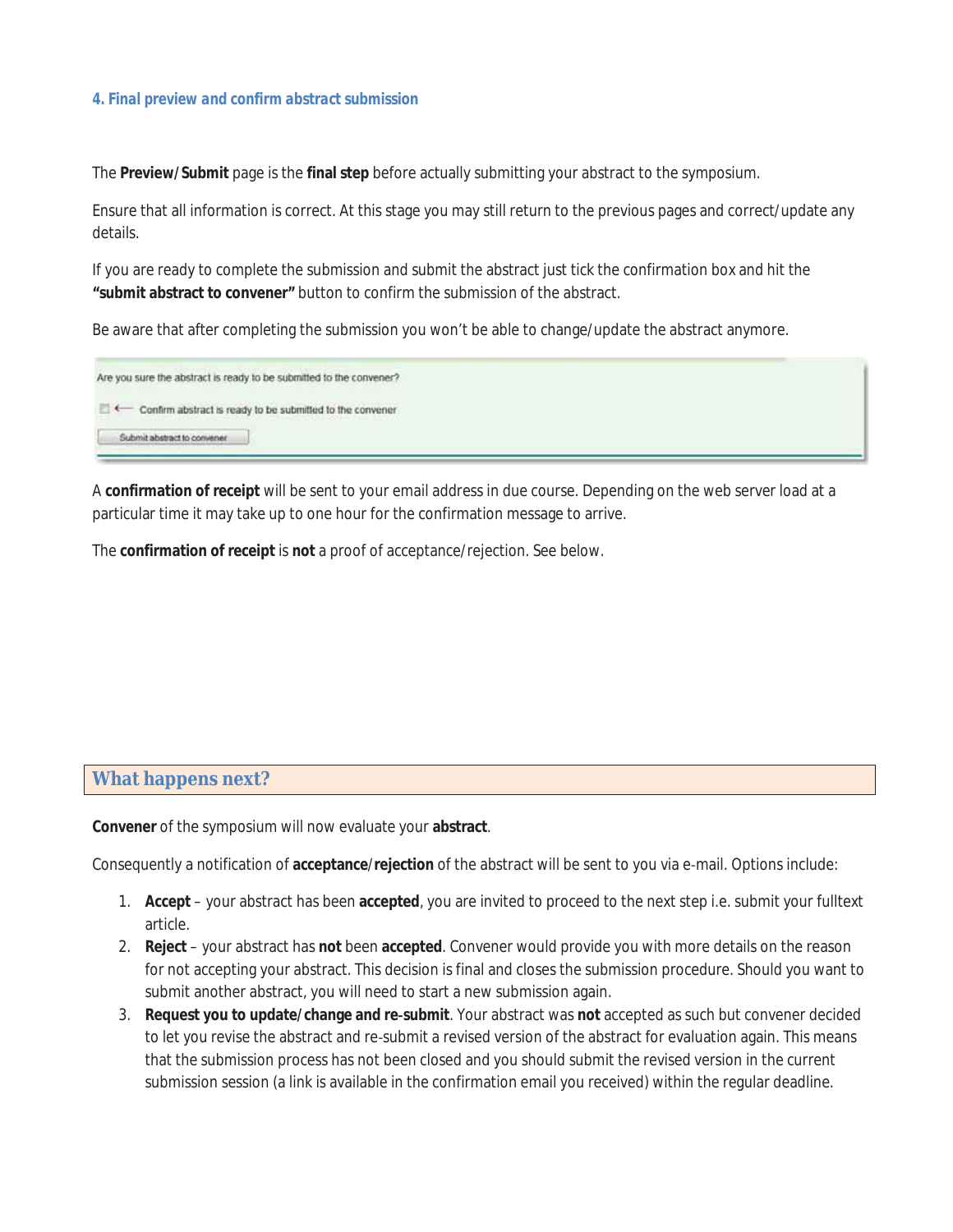# **2. Authors: fulltext article submission**

#### The moment you receive a **notification of acceptance** for your **abstract** you are invited to **submit your fulltext** paper.

In order to submit your fulltext use the link in the notification email and sign in when prompted.

After login proceed to **"edit existing articles"** to access and edit your previous submission(s).

Meanwhile the status of your submission will have changed into **"abstract accepted – submit fulltext"**:

| Overview of New Quality Control Procedures in Container Growing Substrates for Young Plant<br>abstract accepted - submit fulltext<br>Production | Upload fulltext |
|-------------------------------------------------------------------------------------------------------------------------------------------------|-----------------|
| => Submit another abstract to symposium I International Test Symposium on ISHS Horticultural Science Article Submission and Review Procedures.  |                 |
| => Back to overview of symposia.                                                                                                                |                 |

#### Files in order to be accepted should be in the **MS Word .doc or .docx file format**.

Use the link **"Upload fulltext"** to locate the fulltext article file and upload.

| International Society for Horticultural Science.<br>ISHS online submission and review tool                                                                                                                                                                 |    |
|------------------------------------------------------------------------------------------------------------------------------------------------------------------------------------------------------------------------------------------------------------|----|
| This submission belongs to: I International Test Symposium on ISHS Horticultural Science Article Submission and Review Procedures<br><u> Provincial Valoris (Alexandro Valoris) e contra la provincia de la contra Valoris de Comunicación e contra de</u> |    |
| Upload fulltext file<br>* File: Browse. No file selected.<br>* Description of the file. Version 1 by author on 16 September 2014 15h33<br>Remarks: tremarks between author: reviewer(s) and editor(s))                                                     |    |
|                                                                                                                                                                                                                                                            | D, |
| <b>Upload file</b>                                                                                                                                                                                                                                         |    |
| The current status of the article is abstract accepted - submit fulltext.                                                                                                                                                                                  |    |

The **description of the file** field is already filled out – it is recommended to keep the suggested description as-is.

*Remarks field: in most cases this field may be left empty!*

**Confirm** the **fulltext file upload** with the button **'upload file'.**

The submission of the fulltext article will be confirmed in a next screen with a link to download the file allowing you to double check the upload.

After you successfully submitted the fulltext the editor will **assign your paper to a reviewer for your fulltext article to be assessed on its scientific value**. You will be informed on the outcome of the process in due course. Please allow sufficient time for reviewing.

Meanwhile the status of your paper has been set to: **fulltext received – await review**

Note: In order to make the review process efficient and transparent, authors, editors and reviewers should use the MS Word **review features** for keeping **track of changes** and or to insert **comments**.

A short video on the **track changes** feature in MS Word is here: http://www.youtube.com/watch?v=5\_knruAysnA A short video on commenting in MS Word can be found here: http://www.youtube.com/watch?v=aq-jZot8pRc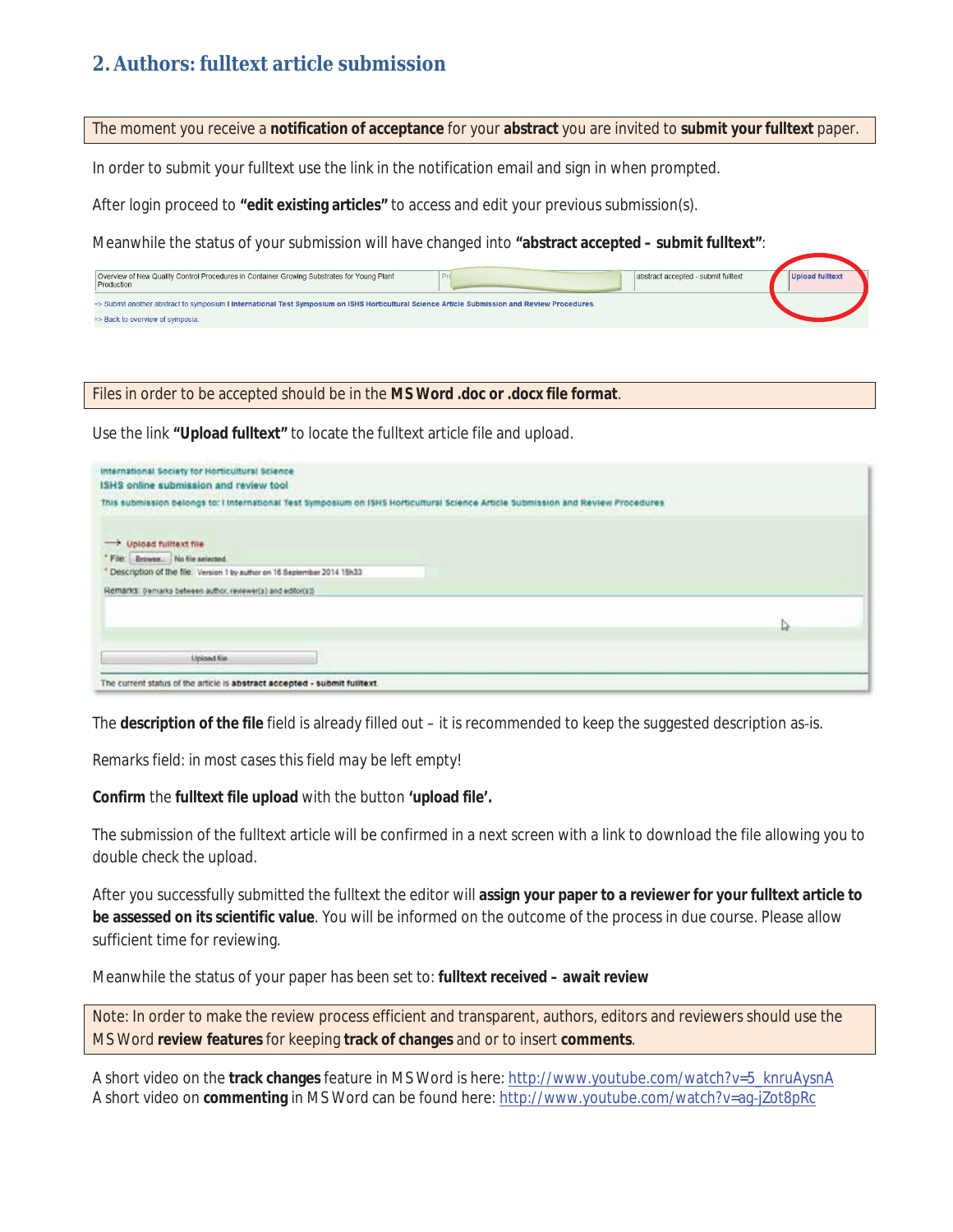# **3. Authors: receiving reviewer feedback**

Based on the outcome of the review your paper it is the editor of the symposium who will take a decision which may either be:

- **•** accepted
- **•** rejected
- x editor may suggest you to make changes first and to **submit a revised version of your paper again**
- x In case your paper was **accepted** you will receive a positive confirmation and you do not need to take further action. Your paper will be prepared for publication in Acta Horticulturae.
- x Incase your paper was **rejected** it most likely did not meet the quality standards set forth by the editorial committee for publication in Acta Horticulturae. In this case you would receive more details as to why your paper was not considered for publication. The decision is final and ends the submission/review of your paper.
- In case the editor would want to receive a revised version of your article first, the editor would change the status of your article submission to 'fulltext – **changes required'**. Changing the status of your paper to 'changes required' would be confirmed to you with an invitation to submit a new revised version of your paper again. To do so please sign in to the online article submission system using the link which you can find in the email notification, download the file with reviewer/editor comments and upload a revised version of your paper again. Upon receipt, your revised paper will be considered by the editor again. You will be kept informed on the outcome of the review.